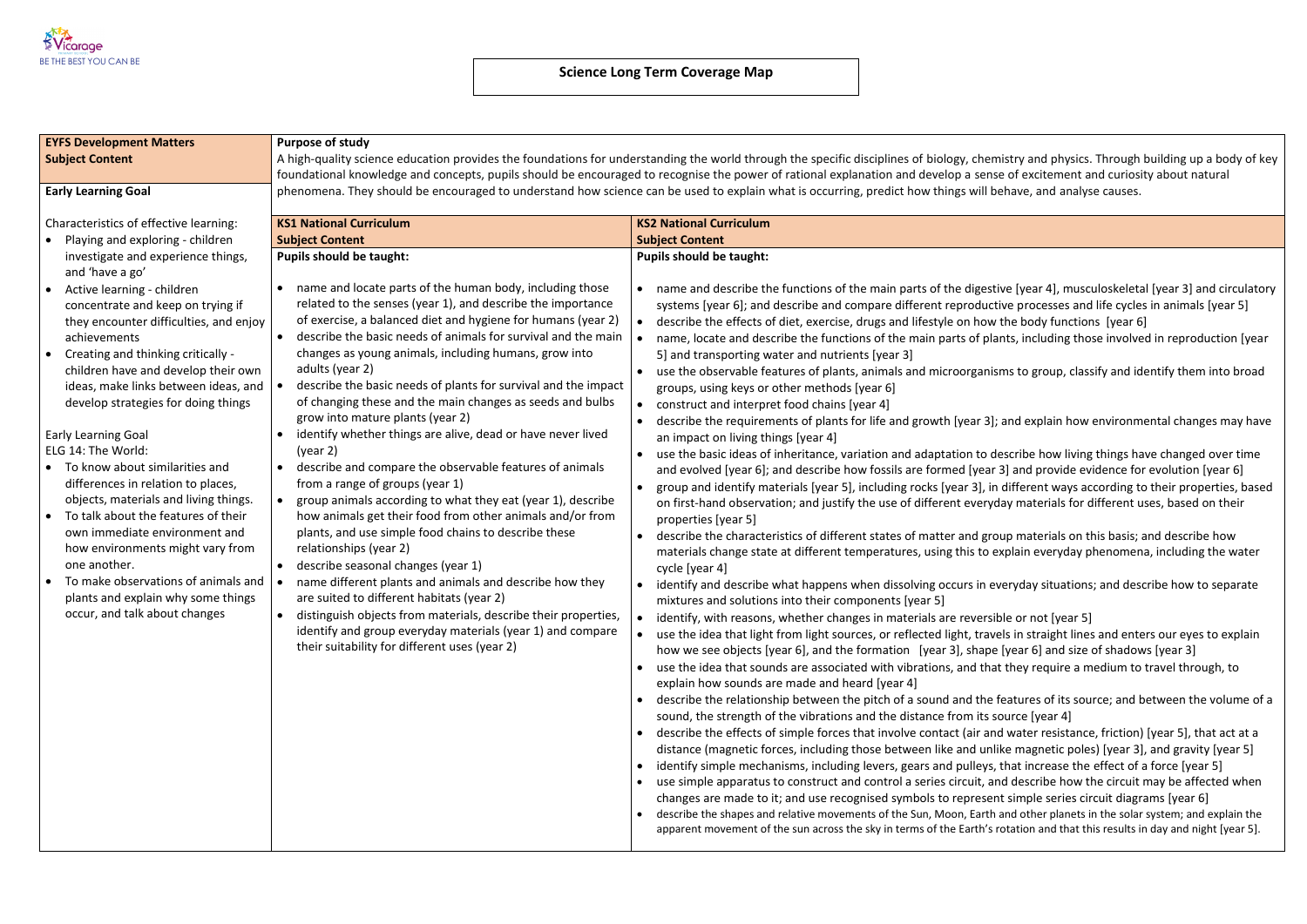These key concepts are the 'big ideas' which run as threads through the curriculum. The same key concepts are explored and revisited in each unit of work in every year group. This enables pupils to build on prior knowledge, deepen their contextual knowledge and always working towards the bigger picture of achievement at the end of each year group or phase.

## **Aspirations for the future**

Pupils develop an understanding of how subjects and specific skills are linked to future jobs. Here are some of the jobs you could aspire to do in the future as a Scientist:

**Researcher Doctor Nurse Dentist Pharmacist Midwife Engineer Botanist Crime scene investigator Food technologist Forensic scientist**

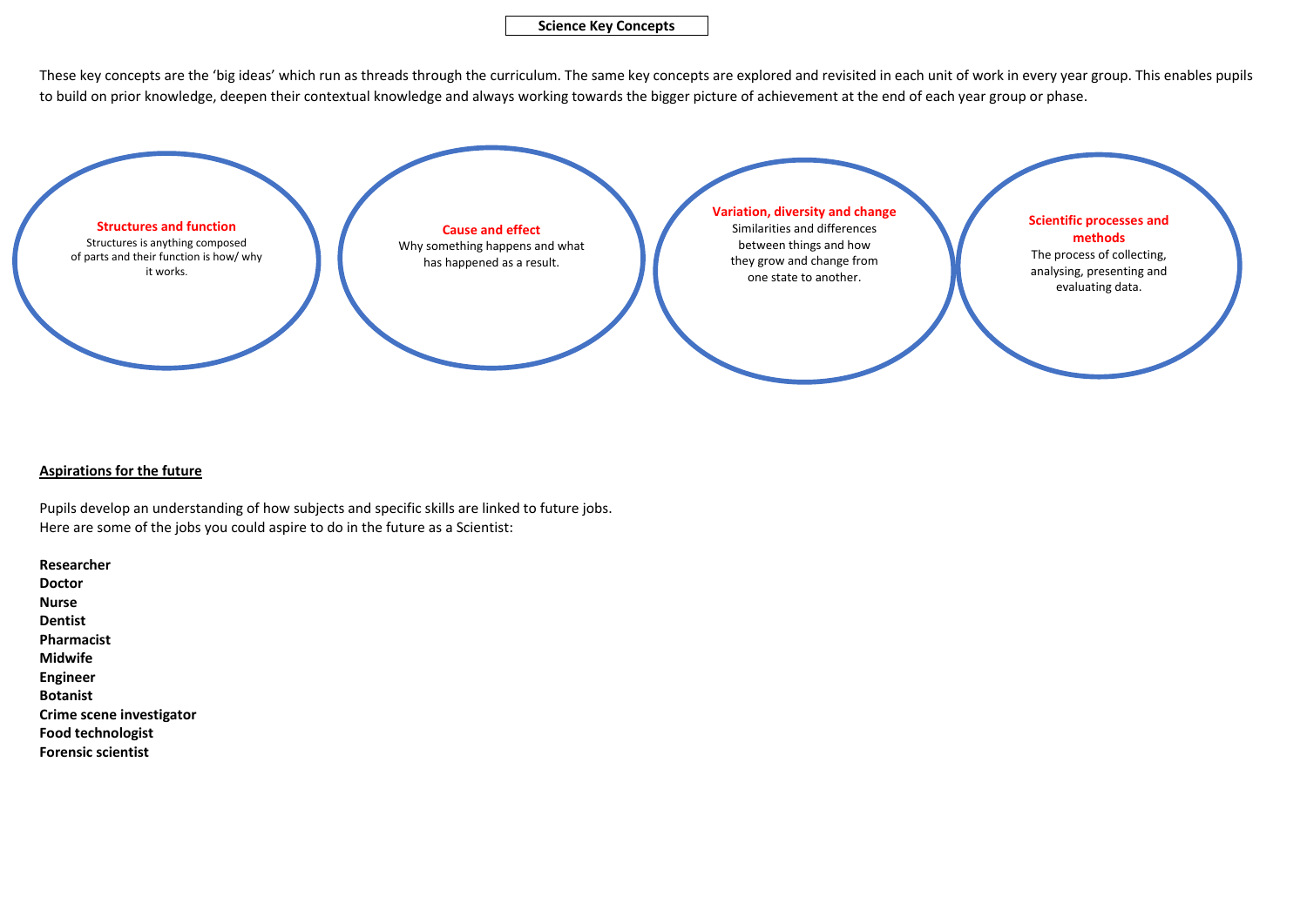| <b>Year Group</b>   | Autumn 1                                                                                                                                                                                                                                                                                                                                                      | <b>Autumn 2</b>                                                                                                                                                                                                                                                                                                                                                                           | Spring 1                                                                                                                                                                                                                                                                                                                                                            | <b>Spring 2</b>                                                                                                                                                                                                                                                                                                                                                                                  | Summer 1                                                                                                                                                                                                                                                                                                                                                                                                                         | <b>Summer 2</b>                                                                                                                                                                                                                                                                                                                                                        |
|---------------------|---------------------------------------------------------------------------------------------------------------------------------------------------------------------------------------------------------------------------------------------------------------------------------------------------------------------------------------------------------------|-------------------------------------------------------------------------------------------------------------------------------------------------------------------------------------------------------------------------------------------------------------------------------------------------------------------------------------------------------------------------------------------|---------------------------------------------------------------------------------------------------------------------------------------------------------------------------------------------------------------------------------------------------------------------------------------------------------------------------------------------------------------------|--------------------------------------------------------------------------------------------------------------------------------------------------------------------------------------------------------------------------------------------------------------------------------------------------------------------------------------------------------------------------------------------------|----------------------------------------------------------------------------------------------------------------------------------------------------------------------------------------------------------------------------------------------------------------------------------------------------------------------------------------------------------------------------------------------------------------------------------|------------------------------------------------------------------------------------------------------------------------------------------------------------------------------------------------------------------------------------------------------------------------------------------------------------------------------------------------------------------------|
| Reception           | <b>Ourselves</b>                                                                                                                                                                                                                                                                                                                                              | <b>Celebrations</b>                                                                                                                                                                                                                                                                                                                                                                       | People who help us                                                                                                                                                                                                                                                                                                                                                  | <b>Animals</b>                                                                                                                                                                                                                                                                                                                                                                                   | <b>Traditional tales</b>                                                                                                                                                                                                                                                                                                                                                                                                         | <b>Around the World</b>                                                                                                                                                                                                                                                                                                                                                |
|                     | Name basic body parts<br>Exploring using the senses<br>Changes in humans                                                                                                                                                                                                                                                                                      | Exploring light, shadows and colours using<br>torches and filters                                                                                                                                                                                                                                                                                                                         | Role play doctors and dentist using<br>appropriate vocabulary<br>Learn how to care for their teeth                                                                                                                                                                                                                                                                  | Identify, name and sort farm, wild and sea<br>animals<br>Learn about the life cycles of hens and<br>caterpillars and describing changes<br>Describing and sorting minibeasts looking at<br>their body parts                                                                                                                                                                                      | Identify and sort objects and explore different<br>materials<br><b>Exploring magnets</b><br>Investigation concerning floating and sinking<br>Plant and observe growth of a bean plant/<br>cress                                                                                                                                                                                                                                  | Identify and name animals found in hot and<br>cold countries<br>Name and describe weather and appropriate<br>clothing                                                                                                                                                                                                                                                  |
| Year 1              | <b>Animals including humans</b><br>Seasonal changes - Autumn<br><b>Biology</b>                                                                                                                                                                                                                                                                                | <b>Animals including humans</b><br><b>Biology</b>                                                                                                                                                                                                                                                                                                                                         | <b>Everyday materials</b><br><b>Chemistry</b><br>Seasonal changes - Winter<br><b>Physics</b>                                                                                                                                                                                                                                                                        | <b>Plants</b><br><b>Biology</b><br>Seasonal changes - Spring<br><b>Physics</b>                                                                                                                                                                                                                                                                                                                   | <b>Everyday materials</b><br><b>Chemistry</b>                                                                                                                                                                                                                                                                                                                                                                                    | Seasonal changes - Summer<br><b>Physics</b>                                                                                                                                                                                                                                                                                                                            |
|                     | NC: To identify, name, draw and<br>label the basic parts of the human<br>body and say which part of the<br>body is associated with each sense.<br>NC: To observe changes across the<br>4 seasons<br>NC: To observe and describe<br>weather associated with the<br>seasons and how day length varies                                                           | NC: To identify and name a variety<br>of common animals including fish,<br>amphibians, reptiles, birds and<br>mammals.<br>NC: To describe and compare the<br>structure of a variety of common<br>animals (fish, amphibians, reptiles,<br>birds and mammals including pets)<br>NC: To identify and name a variety<br>of common animals that are<br>carnivores, herbivores and<br>omnivores | NC: To distinguish between an<br>object and the material from<br>which it is made<br>NC: To identify and name a variety<br>of everyday materials, including<br>wood, plastic, glass, metal, water,<br>and rock<br>NC: To observe changes across the<br>4 seasons<br>NC: To observe and describe<br>weather associated with the<br>seasons and how day length varies | NC: To identify and name a variety of<br>common wild and garden plants,<br>including deciduous and evergreen<br>trees<br>NC: To identify and describe the<br>basic structure of a variety of<br>common flowering plants, including<br>trees<br>NC: To observe changes across the 4<br>seasons<br>NC: To observe and describe weather<br>associated with the seasons and how<br>day length varies | NC: To describe the simple physical<br>properties of a variety of everyday<br>materials<br>NC: To compare and group together a<br>variety of everyday materials on the<br>basis of their simple physical<br>properties                                                                                                                                                                                                           | NC: To observe changes across the 4<br>seasons<br>NC: To observe and describe<br>weather associated with the seasons<br>and how day length varies                                                                                                                                                                                                                      |
| <b>Key Concepts</b> | Structure and function - Identify and<br>name body parts<br>Cause and effect - Effect of autumn on<br>animals, plants and weather<br>Variation, diversity and change - Variation<br>in humans / seasonal changes<br>Scientific processes and methods - record<br>sunset and recognise patterns (observation<br>over time) - explore using the senses          | Structure and function - identify and<br>name animal body parts<br>Variation, diversity and change - know<br>invertebrates from each of animal groups<br>Scientific processes and methods - identify<br>and classify animals - research                                                                                                                                                   | Cause and effect - Effect of winter on<br>animals, plants and weather<br>Variation, diversity and change -<br>identification of everyday materials<br>Scientific processes and methods - record<br>the temperature using a thermometer and<br>observe changes                                                                                                       | Structure and function - plant parts<br>Variation, diversity and change -<br>identification of different types of flowering<br>plants<br>Cause and effect - Effect of spring on<br>animals, plants and weather<br>Scientific processes and methods -<br>identifying plants and drawing labelled<br>diagrams - measure rainfall (observation<br>over time)                                        | Variation, diversity and change -<br>exploring a variety of properties of<br>everyday materials<br>Scientific processes and methods - comparing<br>and grouping materials in different ways<br>(comparative test)                                                                                                                                                                                                                | Cause and effect - Effect of summer on<br>animals, plants and weather<br>Variation, diversity and change - Look at<br>changes over the year to the weather,<br>animals, plants and daylight hours.<br>Scientific processes and methods - using<br>data to answer questions and see patterns                                                                            |
| Year 2              | <b>Animals including humans</b><br><b>Biology</b>                                                                                                                                                                                                                                                                                                             | Living things and their habitats<br><b>Biology</b>                                                                                                                                                                                                                                                                                                                                        | <b>Using everyday materials</b><br><b>Chemistry</b>                                                                                                                                                                                                                                                                                                                 | <b>Plants</b><br><b>Biology</b>                                                                                                                                                                                                                                                                                                                                                                  | Living things and their habitats<br><b>Biology</b>                                                                                                                                                                                                                                                                                                                                                                               | <b>Using everyday materials</b><br><b>Chemistry</b>                                                                                                                                                                                                                                                                                                                    |
|                     | NC: To find out about and describe<br>the basic needs of animals,<br>including humans, for survival<br>(water, food and air)<br>NC: To describe the importance for<br>humans of exercise, eating the right<br>amounts of different types of food,<br>and hygiene<br>NC: To notice that animals,<br>including humans, have offspring<br>which grow into adults | NC: To explore and compare the<br>differences between things that are<br>living, dead, and things that have<br>never been alive<br>NC: To identify and name a variety<br>of plants and animals in their<br>habitats, including microhabitats                                                                                                                                              | NC: To identify and compare the<br>suitability of a variety of everyday<br>materials, including wood, metal,<br>plastic, glass, brick, rock, paper<br>and cardboard for particular uses                                                                                                                                                                             | NC: To observe and describe how<br>seeds and bulbs grow into mature<br>plants<br>NC: To find out and describe how<br>plants need water, light and a<br>suitable temperature to grow and<br>stay healthy                                                                                                                                                                                          | NC: To identify that most living things<br>live in habitats to which they are<br>suited and describe how different<br>habitats provide for the basic needs of<br>different kinds of animals and plants,<br>and how they depend on each other<br>NC: To describe how animals obtain<br>their food from plants and other<br>animals, using the idea of a simple<br>food chain, and identify and name<br>different sources of food. | NC: To find out how the shapes of<br>solid objects made from some<br>materials can be changed by<br>squashing, bending, twisting and<br>stretching                                                                                                                                                                                                                     |
| <b>Key Concepts</b> | Cause and effect - To know the effects<br>on the body where a human lacks<br>access to their basic needs.<br>Variation, diversity and change -<br>Looking at animals and their offspring<br>and looking for similarities and<br>differences<br>Scientific processes and methods -<br>measure using a stopwatch                                                | Structure and function - Identify and<br>describe different habitats and animals<br>that live within them.<br>Variation, diversity and change -<br>diversity within a habitat and variation<br>between habitats.<br>Scientific processes and methods -<br>comparisons and observations. -<br>research                                                                                     | Cause and effect - The effect of<br>different properties of everyday<br>materials.<br>Variation, diversity and change -<br>Explore the properties of everyday<br>materials<br>Scientific processes and methods -<br>group materials- Investigate whether<br>materials are waterproof (fair test)                                                                    | Structure and function - Explore seeds<br>and bulbs<br>Variation, diversity and change - observe<br>changes in bulbs and seeds as they grow<br>Scientific processes and methods -<br>investigate a plants need for water, light,<br>and a suitable temperature (observation<br>over time)                                                                                                        | Cause and effect - Explain how habitats<br>provide for the basic needs of different<br>animals and plants<br>Variation, diversity and change - Explore<br>the variations between habitats<br>Scientific processes and methods - Create<br>food chains - research                                                                                                                                                                 | Cause and effect - The effect on<br>material where they are manipulated.<br>Variation, diversity and change - look at<br>the difference between materials and<br>how they can be manipulated.<br>Scientific processes and methods - sort<br>materials using a Venn diagram and<br>carol diagram<br>- Investigate the strength and size of<br>magnets (Pattern seeking) |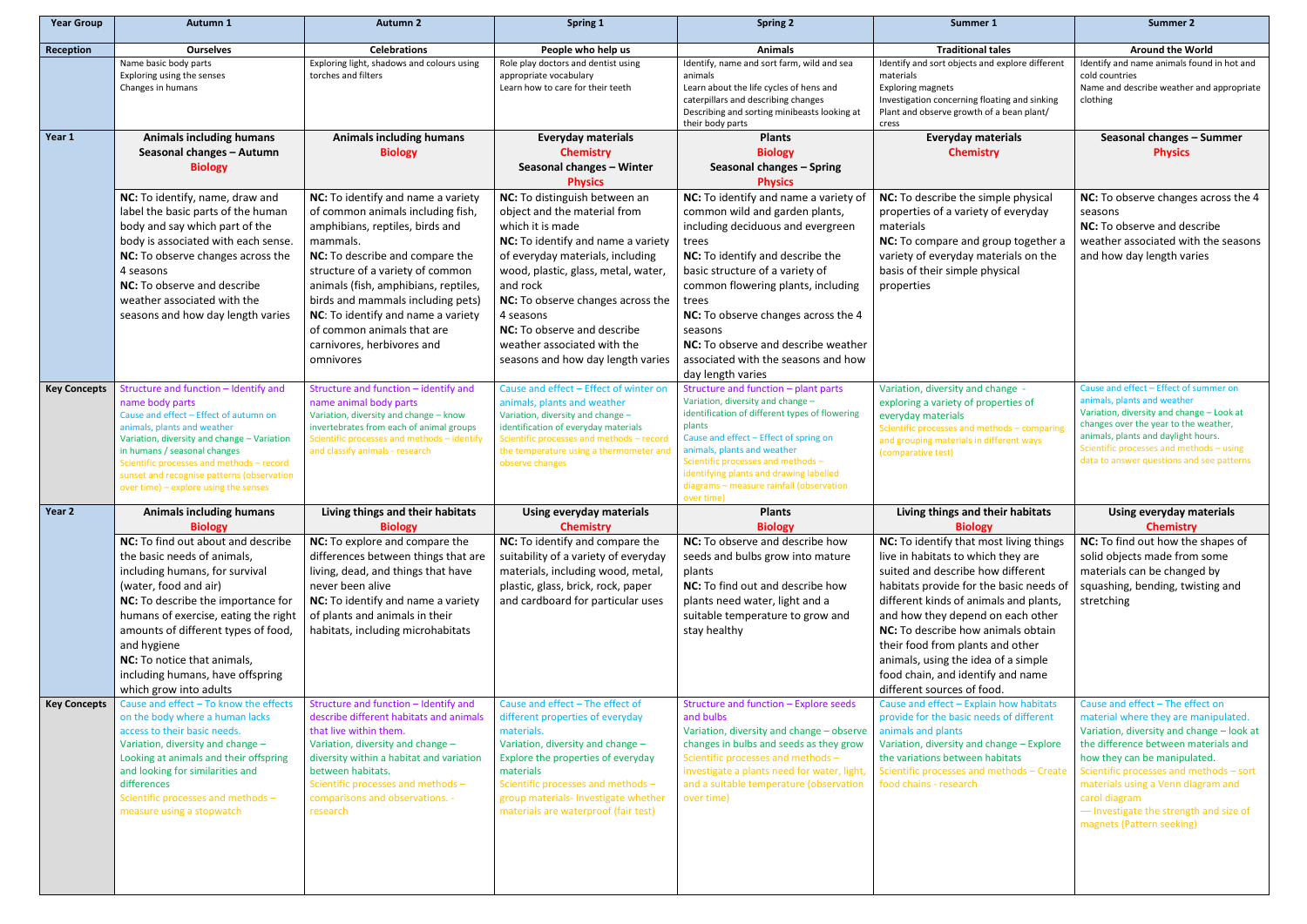| <b>Year Group</b>   | <b>Autumn 1</b>                                                                                                                                                                                                                                                                                                                                          | <b>Autumn 2</b>                                                                                                                                                                                                                                                                                                                                                                                                                                                                                                           | Spring 1                                                                                                                                                                                                                                                                                                                                                                                                                                                                                                                                                                                                                                                                                                                         | <b>Spring 2</b>                                                                                                                                                                                                                                                                                                                                                                                                                                                                                                                                                   | Summer 1                                                                                                                                                                                                                                                                                                                                            | Summer 2                                                                                                                                                                                                                                                                                                                                                                                                                                                                |
|---------------------|----------------------------------------------------------------------------------------------------------------------------------------------------------------------------------------------------------------------------------------------------------------------------------------------------------------------------------------------------------|---------------------------------------------------------------------------------------------------------------------------------------------------------------------------------------------------------------------------------------------------------------------------------------------------------------------------------------------------------------------------------------------------------------------------------------------------------------------------------------------------------------------------|----------------------------------------------------------------------------------------------------------------------------------------------------------------------------------------------------------------------------------------------------------------------------------------------------------------------------------------------------------------------------------------------------------------------------------------------------------------------------------------------------------------------------------------------------------------------------------------------------------------------------------------------------------------------------------------------------------------------------------|-------------------------------------------------------------------------------------------------------------------------------------------------------------------------------------------------------------------------------------------------------------------------------------------------------------------------------------------------------------------------------------------------------------------------------------------------------------------------------------------------------------------------------------------------------------------|-----------------------------------------------------------------------------------------------------------------------------------------------------------------------------------------------------------------------------------------------------------------------------------------------------------------------------------------------------|-------------------------------------------------------------------------------------------------------------------------------------------------------------------------------------------------------------------------------------------------------------------------------------------------------------------------------------------------------------------------------------------------------------------------------------------------------------------------|
| Year 3              | <b>Animals including humans</b><br><b>Biology</b>                                                                                                                                                                                                                                                                                                        | <b>Rocks</b><br><b>Chemistry</b>                                                                                                                                                                                                                                                                                                                                                                                                                                                                                          | <b>Forces and magnets</b><br><b>Physics</b>                                                                                                                                                                                                                                                                                                                                                                                                                                                                                                                                                                                                                                                                                      | <b>Plants</b><br><b>Biology</b>                                                                                                                                                                                                                                                                                                                                                                                                                                                                                                                                   | <b>Plants</b><br><b>Biology</b>                                                                                                                                                                                                                                                                                                                     | Light<br><b>Physics</b>                                                                                                                                                                                                                                                                                                                                                                                                                                                 |
|                     | NC: To identify that animals,<br>including humans, need the right<br>types and amount of nutrition, and<br>that they cannot make their own<br>food; they get nutrition from what<br>they eat<br>NC: To identify that humans and<br>some other animals have skeletons<br>and muscles for support, protection<br>and movement                              | NC: To compare and group together<br>different kinds of rocks on the basis of<br>their appearance and simple physical<br>properties<br>NC: To describe in simple terms how<br>fossils are formed when things that have<br>lived are trapped within rock<br>NC: To recognise that soils are made from<br>rocks and organic matter                                                                                                                                                                                          | NC: To compare how things move on<br>different surfaces<br>NC: To notice that some forces need<br>contact between 2 objects, but magnetic<br>forces can act at a distance<br>NC: To observe how magnets attract or<br>repel each other and attract some<br>materials and not others<br>NC: To compare and group together a<br>variety of everyday materials on the<br>basis of whether they are attracted to a<br>magnet, and identify some magnetic<br>materials<br>NC: To describe magnets as having 2<br>poles<br>NC: To predict whether 2 magnets will<br>attract or repel each other, depending<br>on which poles are facing                                                                                                | NC: To identify and describe the functions of<br>different parts of flowering plants: roots,<br>stem/trunk, leaves and flowers<br>NC: To explore the requirements of plants<br>for life and growth (air, light, water,<br>nutrients from soil, and room to grow) and<br>how they vary from plant to plant.<br>NC: To investigate the way in which water is<br>transported within plants<br>NC: To explore the part that flowers play in<br>the life cycle of flowering plants, including<br>pollination, seed formation and seed<br>dispersal                     | NC: To identify and describe the<br>functions of different parts of flowering<br>plants: roots, stem/trunk, leaves and<br>flowers<br>NC: To explore the requirements of<br>plants for life and growth (air, light,<br>water, nutrients from soil, and room to<br>grow) and how they vary from plant to<br>plant                                     | NC: To recognise that they need light in order to<br>see things and that dark is the absence of light<br>NC: To notice that light is reflected from surfaces<br>NC: To recognise that light from the sun can be<br>dangerous and that there are ways to protect<br>their eyes<br>NC: To recognise that shadows are formed when<br>the light from a light source is blocked by an<br>opaque object<br>NC: To find patterns in the way that the size of<br>shadows change |
| <b>Key Concepts</b> | Structure and function - bones,<br>skeletons and muscles<br>Cause and effect - the effects of too<br>much or too little nutrients<br>-The effect of different foods on the<br>body<br>Scientific processes and methods -<br>Set up a practical enquiry about<br>muscles - Research vitamins and the<br>food that contain them                            | Structure and function - the structure of soil<br>Variation, diversity and change - name the 3<br>different types of rocks - Describe how<br>animals can turn into fossils<br>Scientific processes and methods - compare<br>and group rocks -Research the work of Mary<br>Anning                                                                                                                                                                                                                                          | Cause and effect - exploring the effects of<br>friction - explore the effect of magnets and<br>their poles<br>Scientific processes and methods - Does<br>magnet size affect the strength of the<br>magnet? (pattern seeking)                                                                                                                                                                                                                                                                                                                                                                                                                                                                                                     | Structure and function - The function of plant<br>parts<br>Cause and effect - Life cycle of a flowering<br>plant<br>Scientific processes and methods - investigate<br>how water is transported in plants<br>(observation over time)                                                                                                                                                                                                                                                                                                                               | Structure and function - the functions of<br>different plant parts<br>Cause and effect - the effects of water,<br>light, space, nutrients and air on plant<br>growth<br>Variation, diversity and change - the<br>variation of a plants needs depending upon<br>variety<br>Scientific processes and methods - classify<br>plants using many criteria | Cause and effect - the absence of light is dark<br>-Shadows are formed where a light source is blocked<br>-Eyes can be damaged by looking at the sun<br>Scientific processes and methods - investigate light<br>sources and shadow size (fair test)                                                                                                                                                                                                                     |
|                     |                                                                                                                                                                                                                                                                                                                                                          |                                                                                                                                                                                                                                                                                                                                                                                                                                                                                                                           |                                                                                                                                                                                                                                                                                                                                                                                                                                                                                                                                                                                                                                                                                                                                  |                                                                                                                                                                                                                                                                                                                                                                                                                                                                                                                                                                   |                                                                                                                                                                                                                                                                                                                                                     |                                                                                                                                                                                                                                                                                                                                                                                                                                                                         |
| Year 4              | <b>Animals including humans</b>                                                                                                                                                                                                                                                                                                                          | <b>State of matter</b>                                                                                                                                                                                                                                                                                                                                                                                                                                                                                                    | <b>Electricity</b>                                                                                                                                                                                                                                                                                                                                                                                                                                                                                                                                                                                                                                                                                                               | Sound                                                                                                                                                                                                                                                                                                                                                                                                                                                                                                                                                             | Living things and their habitats                                                                                                                                                                                                                                                                                                                    | Living things and their habitats                                                                                                                                                                                                                                                                                                                                                                                                                                        |
|                     | <b>Biology</b><br>NC: To describe the simple<br>functions of the basic parts of the<br>digestive system in humans<br>NC: To identify the different types<br>of teeth in humans and their simple<br>functions<br>NC: To construct and interpret a<br>variety of food chains, identifying<br>producers, predators and prey<br>Structure and function - the | <b>Chemistry</b><br>NC: To compare and group materials<br>together, according to whether they are<br>solids, liquids or gases<br><b>NC:</b> To observe that some materials<br>change state when they are heated or<br>cooled, and measure or research the<br>temperature at which this happens in<br>degrees Celsius (°C)<br>NC: To identify the part played by<br>evaporation and condensation in the<br>water cycle and associate the rate of<br>evaporation with temperature<br>Cause and effect - the water cycle and | <b>Physics</b><br>NC: To identify common appliances that<br>run on electricity<br>NC: To construct a simple series<br>electrical circuit, identifying and naming<br>its basic parts, including cells, wires,<br>bulbs, switches and buzzers<br>NC: To identify whether or not a lamp<br>will light in a simple series circuit, based<br>on whether or not the lamp is part of a<br>complete loop with a battery<br>NC: To recognise that a switch opens and<br>closes a circuit and associate this with<br>whether or not a lamp lights in a simple<br>series circuit<br>NC: To recognise some common<br>conductors and insulators, and associate<br>metals with being good conductors<br>Structure and function - components of | <b>Physics</b><br>NC: To identify how sounds are made,<br>associating some of them with something<br>vibrating<br>NC: To recognise that vibrations from<br>sounds travel through a medium to the ear<br>NC: To find patterns between the pitch of a<br>sound and features of the object that<br>produced it<br>NC: To find patterns between the volume of<br>a sound and the strength of the vibrations<br>that produced it<br>NC: To recognise that sounds get fainter as<br>the distance from the sound source<br>increases<br>Structure and function - the ear | <b>Biology</b><br>NC: To recognise that living things can be<br>grouped in a variety of ways<br>NC: To explore and use classification<br>keys to help group, identify and name a<br>variety of living things in their local and<br>wider environment<br>Variation, diversity and change -                                                           | <b>Biology</b><br>NC: To recognise that environments can change<br>and that this can sometimes pose dangers to<br>living things<br>Cause and effect - The impact of environmental                                                                                                                                                                                                                                                                                       |